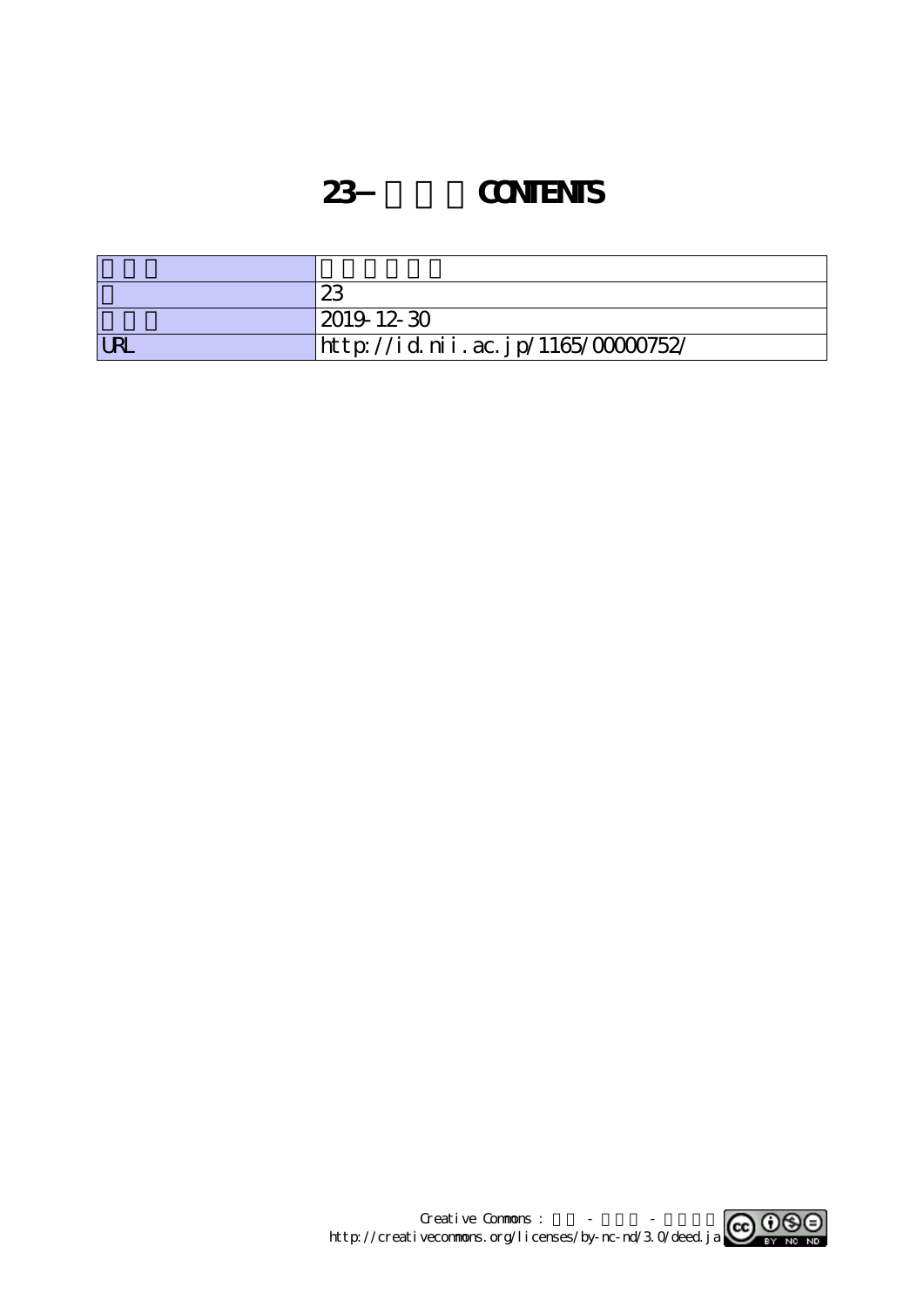## **長崎外大論叢**

第23号

2019 長崎外国語大学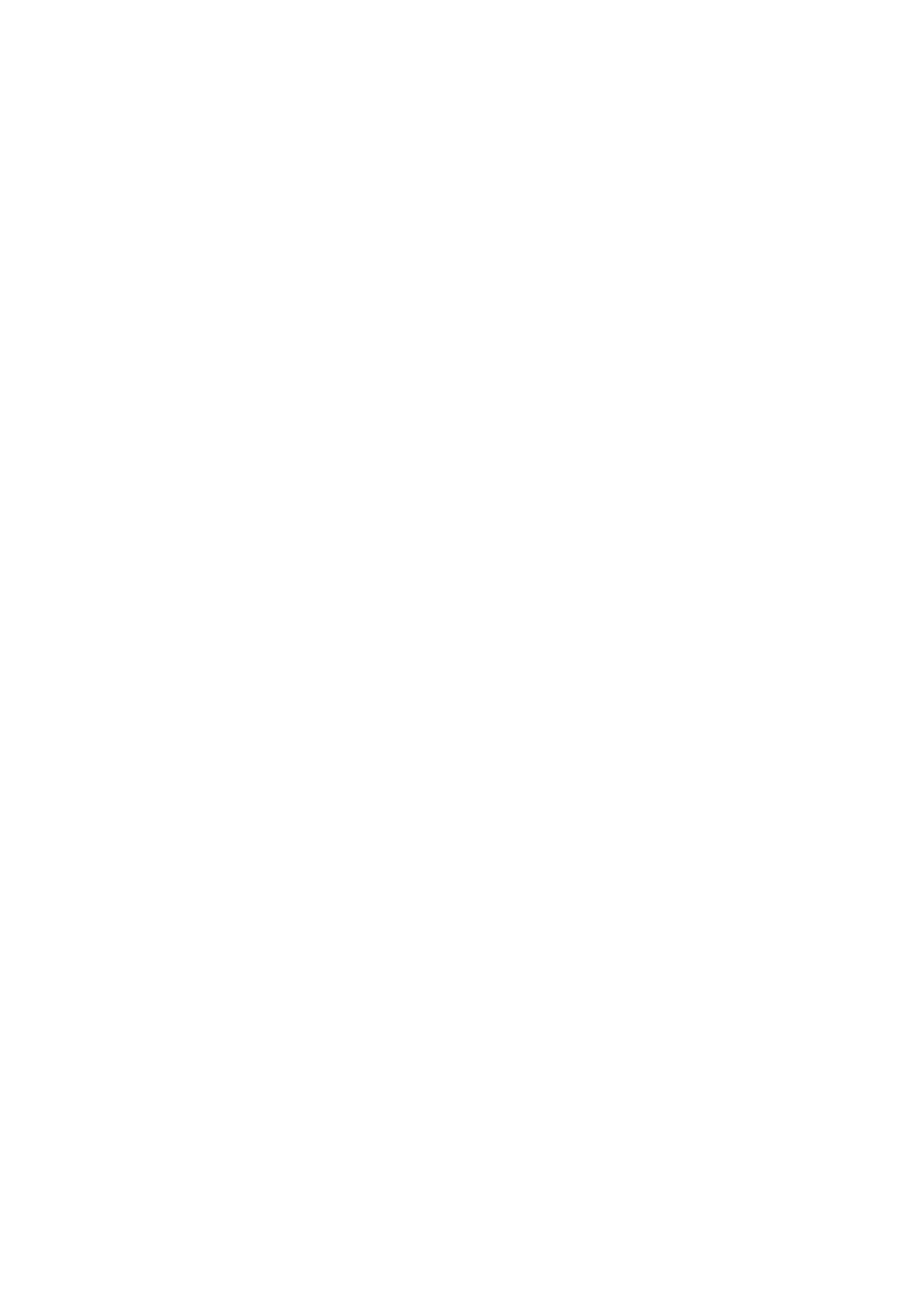| 目<br>次                                                                                                  |       |              |
|---------------------------------------------------------------------------------------------------------|-------|--------------|
| 論文                                                                                                      |       |              |
| 教室内の言語テストと評価:教育実践および課題と今後の展望……………… ナイリー ジェーコブス                                                          |       | $\mathbf{1}$ |
| 日本におけるフェアトレードタウン運動の展開と意義 (その6) …………………………… 小鳥居 伸介<br>――いなべ市と他都市・町の事例の比較――                               |       | 11           |
| 御守り–神道と仏教におけるラッキーチャーム………………………………………… クラウディア マラ<br>不敬を神聖にする方法                                           |       | 33           |
| 日本語学習者における日本語漢字名詞産出時の出力形式の影響……………………………… 中原 郷子<br>―漢字圏学習者と非漢字圏学習者の比較―                                   | 岩下 真澄 | 43           |
| 研究ノート<br>英語教育の中の英学史–総合的な学習の時間との関連から考える–………………………… 加島<br>「総合的な学習の時間の指導法」における異文化教材の扱い ………………………………… 川島 浩勝 | 巧     | 53<br>65     |
| 一関連研究の整理―<br>英語辞書の例文における長崎……………………………………………………………………… 小西 哲郎                                             |       | 75           |
| キャリア支援課との協働による日本語授業……………………………………………………… 宮崎 聡子<br>→2018年度「キャリア日本語」の実践より→                                |       | 85           |
| 長崎石刻漢文資料初探……………………………………………………………………………… 野田 雄史                                                          |       | 99           |
| 死語・廃語研究の意義と方法–流通面を焦点とした流行語研究への試論–………………… 大谷 鉄平                                                          |       | 105          |
| 長崎:映画事始め--芝居小屋から活動写真館へ その2- …………………………………… 山川                                                           | 欣也    | 121          |
|                                                                                                         |       |              |

## **書評**

|  | 英語教師のための基本文献案内(7) ………………………………………………………………… 加島 巧 137 |       |    |  |
|--|------------------------------------------------------|-------|----|--|
|  |                                                      | 川島 浩勝 |    |  |
|  |                                                      | 藤内 則光 |    |  |
|  |                                                      | 原田 依子 |    |  |
|  |                                                      | 藤原 和政 |    |  |
|  |                                                      | 中邨    | 早希 |  |
|  |                                                      |       |    |  |